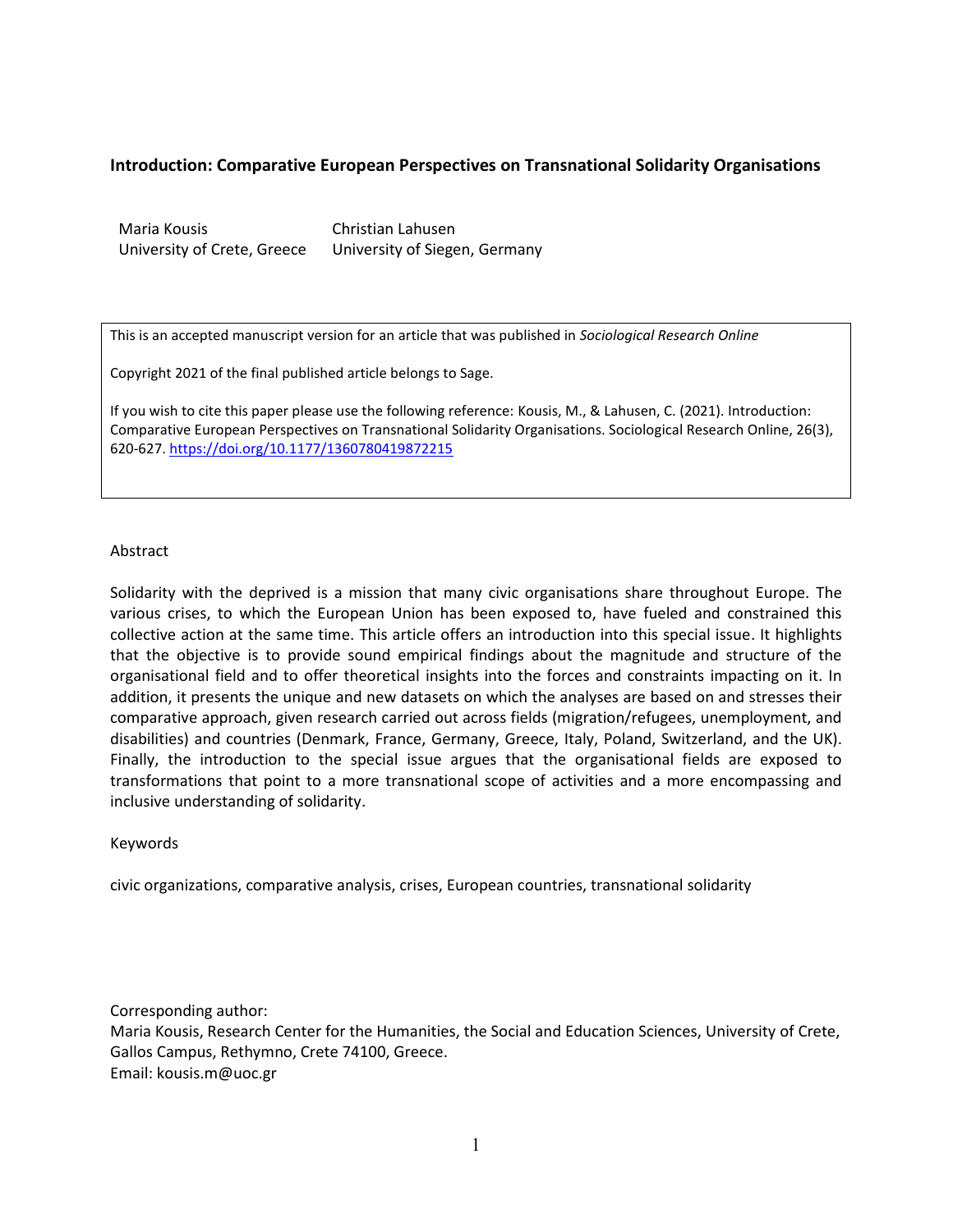### **Introduction**

 $\overline{a}$ 

In the last decade, citizen collective action initiatives and civil society organizations have devoted increasing attention to issues of European solidarity in various fields of activity, among them migration and asylum, unemployment and disabilities. Findings of a European project<sup>1</sup> show that these fields of civic solidarity organizations have roots as far back as the early 1900s, but exhibit regular waves of newly established initiatives reacting to upcoming grievances during the 1950/60s, 1980/90s and the recent crises since 2008. One of the most intriguing aspects of these fields is the transnational scope and outreach of many of these groups, which is related to their specific features, including their activities, partners or beneficiaries. So far, however, we have little knowledge about these dynamic fields of civic action. We know very little about their missions, their organizational patterns, their activities. We have a low understanding of transnational solidarity work in its main forms, opportunities and challenges. Finally, while previous research has contributed a lot by means of individual case studies, we are lacking a comprehensive and systematic analysis that concerns various countries and fields of action.

The proposed special issue addresses this topic in its various facets. Papers focus on three fields which have become especially visible in the past few years owing to the strong impact of the economic and refugee crises: a) disabilities and health, b) unemployment and precarity, as well as, c) migration and refugees. Additionally, they follow a comparative approach and thus include the experience of citizens' solidarity work in Denmark, France, Germany, Greece, Italy, Poland, Switzerland and the UK. This introduction aims to present the topic under study, making reference to the various research debates and strands that have been developed and offering reflections on the various aspects to be analysed in the papers.

# **Why study Transnational Solidarity Organizations in times of crises?**

Transnational solidarity is a highly dynamic field responding to ongoing societal challenges. It has been addressed by social movement analysts interested in the diffusion of local protest events across countries (e.g. Imig and Tarrow 1999; della Porta and Caiani 2009), or those who have investigated the pluralism of European civil society in regard to issue fields, representational strategies, modes of action, and national provenience (e.g., Eder and Kousis 2001; Balme and Chabanet 2008; della Porta and Caiani 2009; Koopmans and Statham 2010). Although transnational solidarity organisations have a long history and cover a wide repertoire of activities (Davies 2016), there is a lack of up-to-date empirical, systematic and cross-national studies within Europe. This is particularly true when examining specific fields of innovative and recent transnational solidarity, such as migration, disability and unemployment, since the recent intersecting crises. In all three issue fields, we count with stimulating cases that await a systematic analysis. First, the recent refugee crisis of 2015 has accentuated the importance and growth of transnational solidarity organisations. This case is interesting, because these solidarity initiatives have emerged to address unmet needs, and comprise very often newly established, informal and little professionalized citizens groups (e.g. Atac et al., 2016).

But also older movements, such as the disability movement or the unemployment/labour movements, also illustrate the importance of transnational solidarity, evidencing that also more established

<sup>&</sup>lt;sup>1</sup> See TransSOL project findings on WP2 at: http://transsol.eu/files/2016/12/ Integrated-Report-on-Reflective-Forms-of-Transnational-Solidarity.pdf.  $^1$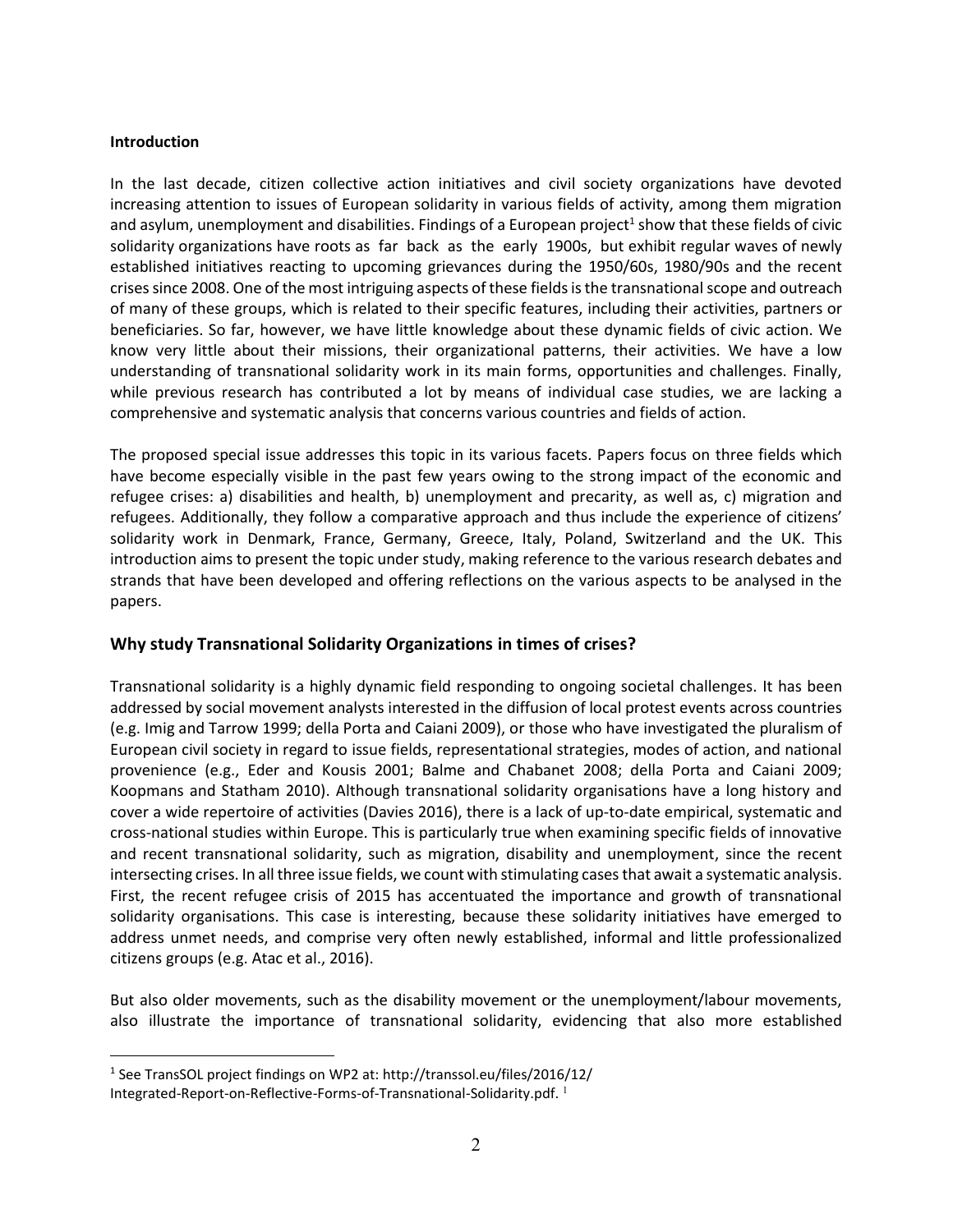organizations are able to adapt to new circumstance generated by the economic and financial crisis. Moreover, these fields are of scientific interest also because these organizations explicitly address solidarity in its European dimension. So far, disability activism studies usually focus on the national level (Hande et al., 2016, Soldatic and Grech, 2016). Additionally, recent work on transnational unemployment/labour solidarity addresses its global dimension outside of the European context (Scipes, 2016, McCallum, 2013). Research has only sporadically focused on the European dimension (e.g. Baglioni and Giugni, 2014, Lahusen, 2013). Systematic empirical, cross-national studies on transnational solidarity organisations in Europe is still lacking in these three fields, and for the recent crises period (Lahusen, 2018; Lahusen, Zschache and Kousis 2021).

# **Methods Used: Action Organization Analysis through Hubs-retrieved websites and Qualitative Interviews**

The Special Issue is based on empirical evidence produced in the context of the project<sup>2</sup>, funded by the European Commission. Covering the recent global economic crisis as well as the refugee crisis in Europe (2007- 2016), the papers make use of two unique datasets. Four of the six papers analyse fresh data created using Action Organization Analysis, a new content analysis approach to the study of organizational websites in each country (Author A2 2018), while two papers rely on in depth qualitative interviews conducted with representatives of citizens groups and civil society organizations.

The unit of analysis in the project is the reflective transnational solidarity organization (TSO), a specific formal or informal group of initiators/organizers who act in the public sphere through solidarity events with visible beneficiaries and claims on their economic and social well being - in the fields of unemployment, disability and migration. We also aimed at grasping the wider field of innovative cases of solidarity-based exchanges and cooperative structures such as barter clubs and networks, credit unions, ethical banks, time banks, alternative social currency, cooperatives, citizen's self-help groups, solidarity networks covering urgent/basic needs, and social enterprises (Lahusen, 2018, TransSOL WP2 Integrated Report, 2016). The fieldwork was based on a definition of transnational 'solidarity' as activities of (charitable, philanthropic, advocatory or political) support for target groups, both implying vertical relations of support (e.g., distribution of goods and services, support activities) and/or horizontal relations (mutual help, mobilization for common interests). 'Transnational' solidarity relates to the scope of these groups. We opted for an inclusive sampling strategy interested in civic groups directly engaged in transnational solidarity activities, but also open to all organizations indirectly tied into the field via their partners, supporters or beneficiaries. Groups and organizations included in the sample, which complied to at least one of the following categories: Organizations with at least one organizer from another country, with activities, beneficiaries, participants/supporters, volunteers, partners or sponsors from at least one further country, or with communicative frames with cross-national references. On civic organizations were considered, thus excluding for profit and/or state lead or owned groups.

The first and novel dataset takes into consideration the importance of the internet for activism (e.g. Earl and Kimport 2013) and provide content analysis of organizational websites of Transnational Solidarity Organizations (TSOs) in our eight European countries. Compared to previous approaches, AOA has the following advantages (Kousis, Giugni and Lahusen, 2018). First, in contrast to newspapers or archives, it offers, the best possible coverage of action repertoires (nonprotest & protest) as well as sufficient

 $\overline{a}$ 

<sup>&</sup>lt;sup>2</sup> Results presented in all the papers of this special issue have been obtained within the project http://transsol.eu/files/2016/12/Integrated-Report-on-Reflective-Forms-of-Transnational-Solidarity.pdf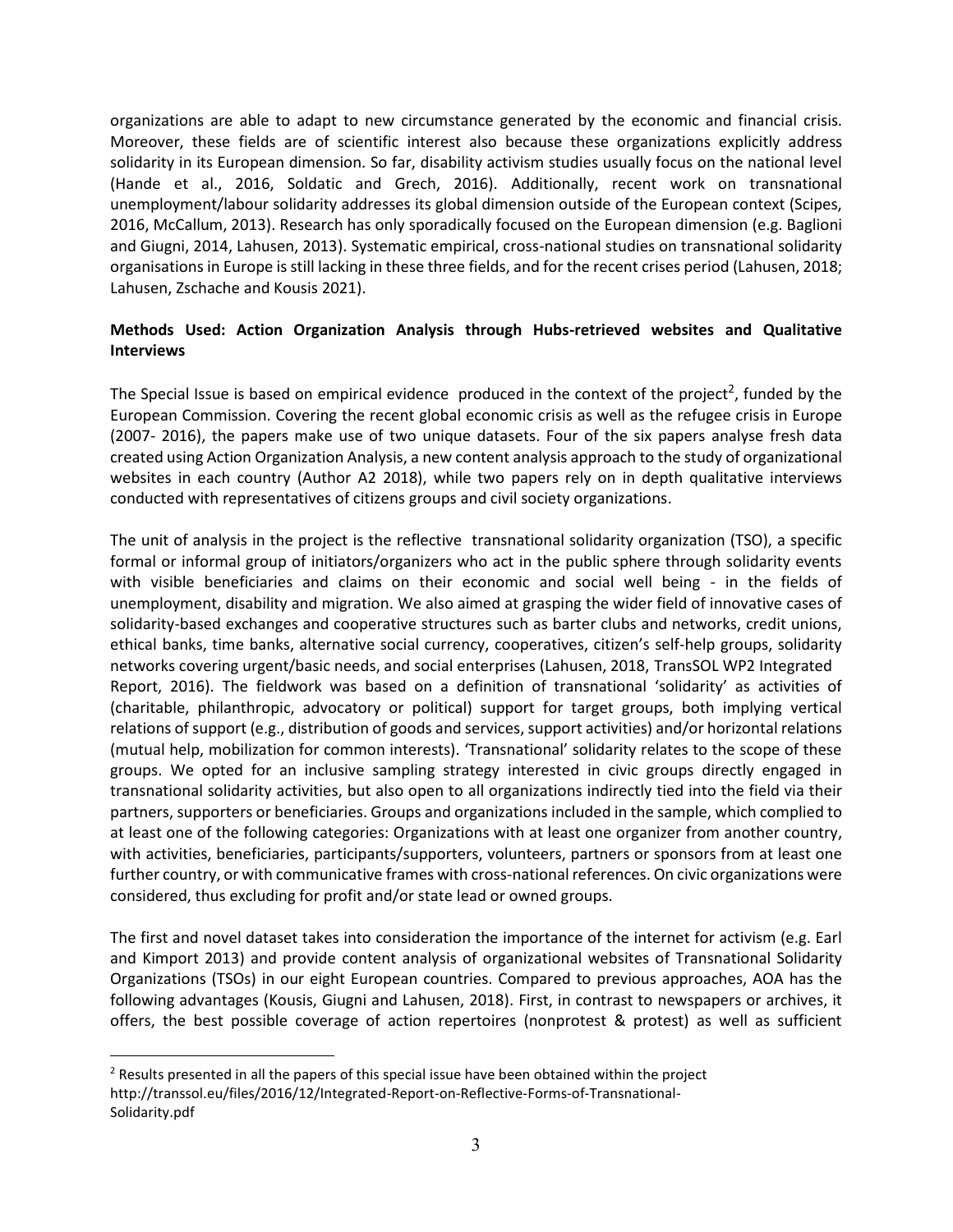information on main features and frames of collective action organizations at the transnational, national, regional and local levels. Secondly, it provides live directories, which offer the latest information and are more inclusive of informal as well as formal organizations compared to conventional sources, such as newspapers, official registers, or archives (TransSOL WP2 Integrated Report, 2016). Thirdly, the hubswebsite approach offers large numbers of links on AOs and an approximate 'population' from which samples can be drawn, randomized and cleaned for website/AO coding, but also for subsequent onlinesurveys and qualitative interviews. In sum, the use of hub-retrieved websites moves beyond the obstacles of conventional media and the more selective use of online sources. The hubs-based approach is designed to limit selection biases while resting on as wide a coverage as possible of mostly activist-constructed hubs of action organizations offering a larger pool on specific collective action sector(s). It therefore offers unmediated information on organizational and action details that allow for a comprehensive and systematic study of collective action organizations.

Sample selection and the development of the coding tool rested on protest event analysis (Tilly 1978) and political claims analysis (Hutter, 2014). AOA was applied in four-phases: In Phase 1, Hubs Identification, selection and ranking were based on literature reviews, collaborative preparation among the teams and pilot testing, following a common set of guidelines. In Phase 2 of Website extraction from hubs/subhubs and preview of the 'population', the national teams sent their final selections to specialists in scraping websites in order to retrieve of the 'population' of AOs listed in the hubs. Sample construction followed during Phase 3, by randomizing and selecting AOs; 300 TSOs were selected in TransSOL from the 'population' of national, hubs-retrieved websites. Following the randomization of the lists, common criteria of selection were applied across all teams in each project. The random sample included only organizational websites that were active at any time within the period of the recent global economic crisis (i.e. at least between 2007-16); excluded were state (central)-related organizations, EU-related organizations and corporate related organizations as sole organizers of their actions. Coding of the TSOs took place in Phase 4, following a series of systematic pretests, coders' training workshops and e-sessions, as well as reliability testing were organized and coordinated by the leading team at UoC. Different selected sub-samples of English language websites were used for the pre-tests and coders' training, with the participation of all coders from all national teams, in both projects. These led to the development and refinement of the codebook's categories (see TransSOL WP2 Integrated Report, 2016), so that it would code the widely diverse TSO types, their activities, and features, based on the information available on their organizational websites. As a result of the four phase process (Kousis, Giugni and Lahusen, 2018), we explored, tested, and finally chose digital activists' own media sources, i.e. 29,277 hubs-retrieved websites of TSOs, with the assistance of search engine specialists (Marketakis et al., 2016). From these, we randomized and selected, according to our common set of criteria, a total of 2,408 TSO websites, approximately 300 for each of the eight countries. $3$ .

In addition to the quantitative papers based on data from organizational websites, two of our six comparative papers uses qualitative interview data with representatives or participants of TSOs, mainly at the local, grassroots or regional level. These interviews were conducted in the summer of 2016 in all countries under analysis. These interviews were carried out using the same criteria of inclusion and sampling approach presented above, but with the aim to gather the experiences of groups and organizations active in the area of care, service-provision, charity, advocacy and/or protest. Interviews were based on commonly agreed upon guidelines and raised a series of topics: the characteristics of the organizations and their activities, beneficiaries and target groups, the institutional and legal context, and the impact of the crises. This dataset thus provides important and direct insights into the experiences of

 $\overline{a}$ 

<sup>3</sup> See Part III of the Work Package 2 Integrated Report at the above link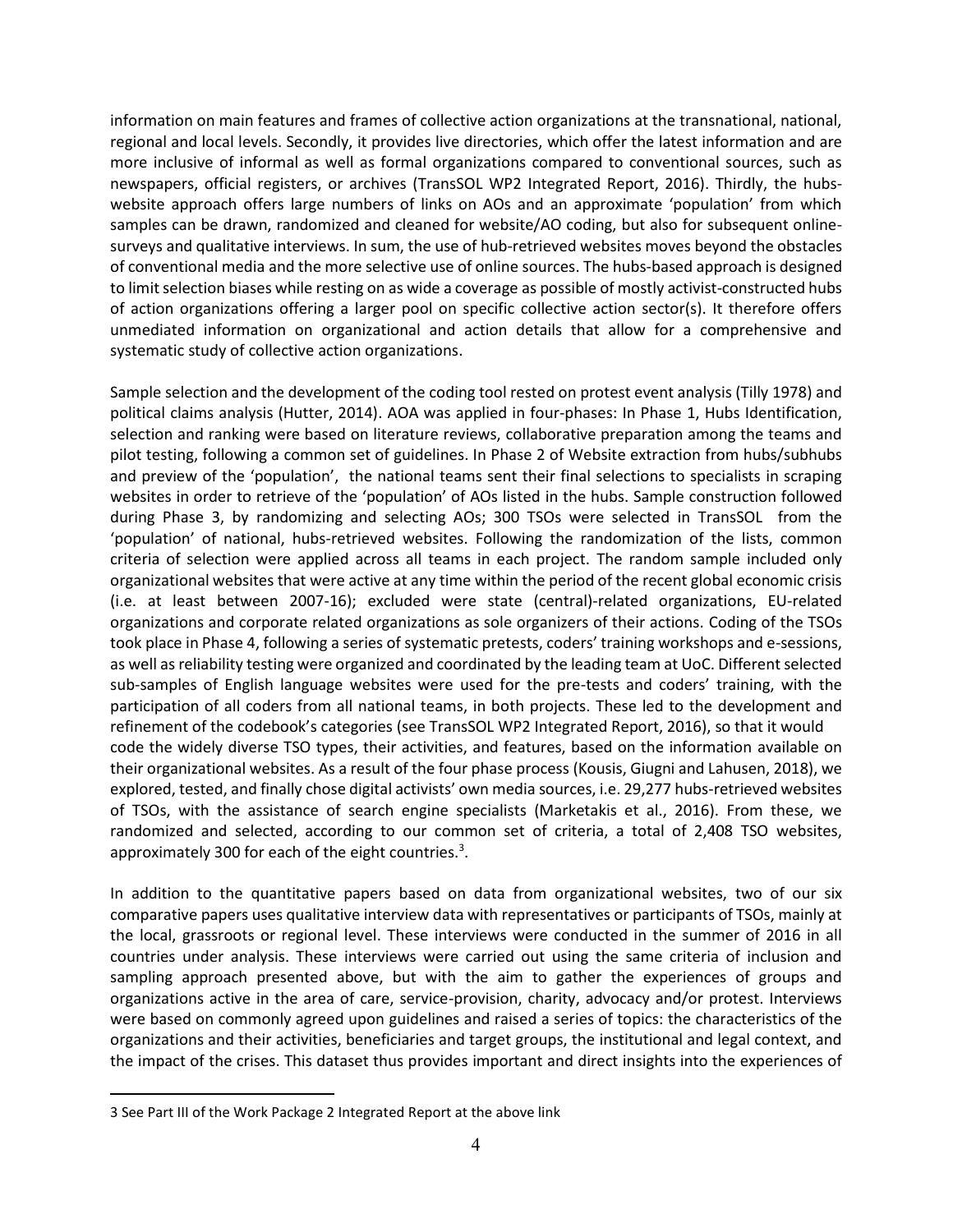solidarity initiatives and practices in troubled times, and thus also on the ways how activists react an adapt to changing grievances and contexts (Lahusen et al 2021). 4

# **The contributions**

All articles make important contributions to the literature by providing new empirical findings about the organizational fields and more conclusive theoretical insights into the forces and constraints impacting on them.

The first two articles are geared to describe and decipher what 'transnational solidarity' means in terms of citizens' activism and organizational activities and missions. The article 'What is solidarity about?' builds on an inductive analysis of 97 individual interviews with representatives of TSOs engaged in the three fields of action in Germany, Poland, and Greece. Zschache et al show that activism moves toward a more open, inclusive, and empowering understanding of solidarity. Overall, the analysis stresses the variety of approaches, ranging from particularist and philanthropic orientations to a progressive and transnational approach.

The variety of solidarity approaches is also the topic of the article 'Does organization matter?', which adds quantitative knowledge about the numeric prevalence of different solidarity approaches within the organizational fields and about the organizational factors that impact on the choice of solidarity approaches. Fernández G-G et al show that a philanthropic and vertical solidarity approach is the most widely diffused, while multilevel analyses testify that choices are patterned by organizational features. As expected, vertical and philanthropic notions of solidarity are more common among professionalized groups engaged in meeting urgent needs, while horizontal and reciprocal solidarity istied to more informal and contentious advocacy groups.

The next two articles add depth to these findings by focusing on the transformations within the organizational fields and the divisions in regard to scopes of activities. The article on 'Transnational Solidarity Organisations and their main features, before and since 2008: Adaptive or Autonomous?' Kousis et al offer a comparative analysis of TSOs before and after 2008, following the economic and the refugee crises, in response to recent debates on resilience during crises. Using the quantitative dataset on AOA, the analysis distinguishes reformist/adaptive TSOs from autonomous ones and documents a shift from adaptive to autonomous paths of TSO activity, pointing to the overall rise of autonomous, more innovative TSOs in European countries during times of crises – albeit less so for the disability field.

A differentiation of the organizational field along scopes of activities is proposed by Loukakis and Maggini in 'Transnational activism for global crises: resources matter'. This article wishes to identify the factors promoting or inhibiting transnational European activities in the three fields and eight European countries. Its findings document that TSOs tend to be active at the local and/or national level/s, and less at the transnational one, thus corroborating that solidarity is mainly a grassroots phenomenon involving specific people at specific places. Truly transnational solidarity is tied to a specific organizational type: TSOs are more formal and professionalized, more cosmopolitan and with transnational partners.

The final two articles focus more clearly on separate organizational fields. Their aim is to better understand the specific contexts impacting on solidarity activism. In the article 'Transnational solidarity to refugees in Greece, Germany, and Denmark', Kanellopoulos et al focus on the three countries more directly affected

 $\overline{a}$ 

<sup>&</sup>lt;sup>4</sup> See Part III of the WP2 Integrated Report at the above link.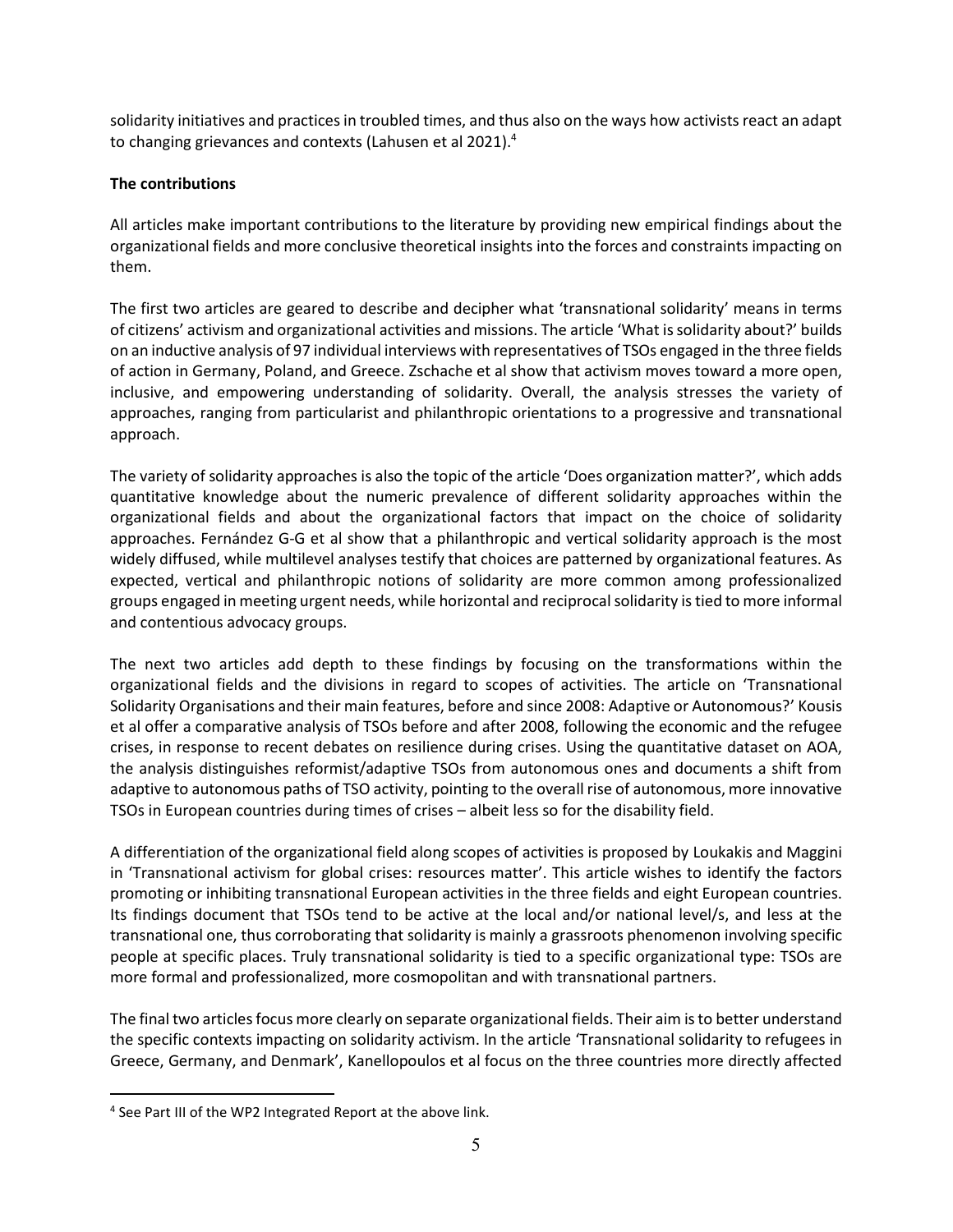by the 2015 refugee crisis to study the influence of political opportunities and threats across national settings with contrasting experiences. They validate the relevance of different opportunities and threats, especially

at the regional and local levels. Of special interest is the finding that in Greece and Germany, TSOs are a clear reaction to far-right voting, whereas the opposite trend holds for the Danish case.

Finally, the article 'Patterns of labour solidarity towards precarious workers and the unemployed in Critical Times in Greece, Poland and the UK' Karakioulafi et al examine the experiences of union activities in Greece, Poland, and the UK in mobilizing and organizing solidarity. While countries diverge considerably in regard to the socio-economic context and the exposure to the economic and financial crisis since 2008, they show that activists in the three countries have been addressing similar problems (precarity and social exclusion), broader constituencies (precarious workers and jobless), and a more encompassing and inclusive solidarity approach.

Overall, articles show that citizens and civic groups are highly committed in addressing societal grievances, even though solidarity is a primarily local phenomenon with very diverse solidarity orientations. Findings underline that organizational choices have a differentiating impact. Transnational activism seems to depend on formalization and institutionalization, while a more advocatory and progressive form of solidarity engagement is tied more often to informal and advocatory groups.

## **Funding**

The author(s) disclosed receipt of the following financial support for the research, authorship, and/ or publication of this article: Results presented in all the papers of this special section have been obtained within the project "European paths to transnational solidarity at times of crisis: Conditions, forms, role models and policy responses" (TransSOL). This project has received funding from the European Union's Horizon 2020 research and innovation programme under grant agreement No 649435. http://transsol.eu/

## **Notes**

1. See TransSOL project findings on Work Package 2, at: http://transsol.eu/files/2016/12/ Integrated-Report-on-Reflective-Forms-of-Transnational-Solidarity.pdf. 2. See: http://transsol.eu/files/2016/12/Integrated-Report-on-Reflective-Forms-of-Transnational-Solidarity.pdf.

3. See Part III of the Work Package 2 Integrated Report at the above link.

## **References**

Ataç, I., K. Rygiel, and M. Stierl. (2016). "Introduction: The Contentious Politics of Refugee and Migrant Protest and Solidarity Movements: Remaking Citizenship from the Margins." Citizenship Studies 20.5: 527- 544.

Baglioni, S. and M. Giugni, eds. (2014). Civil Society Organisations, Unemployment and Precarity in Europe. Between Service and Policy. Houndmills, Basingstoke: Palgrave MacMillan.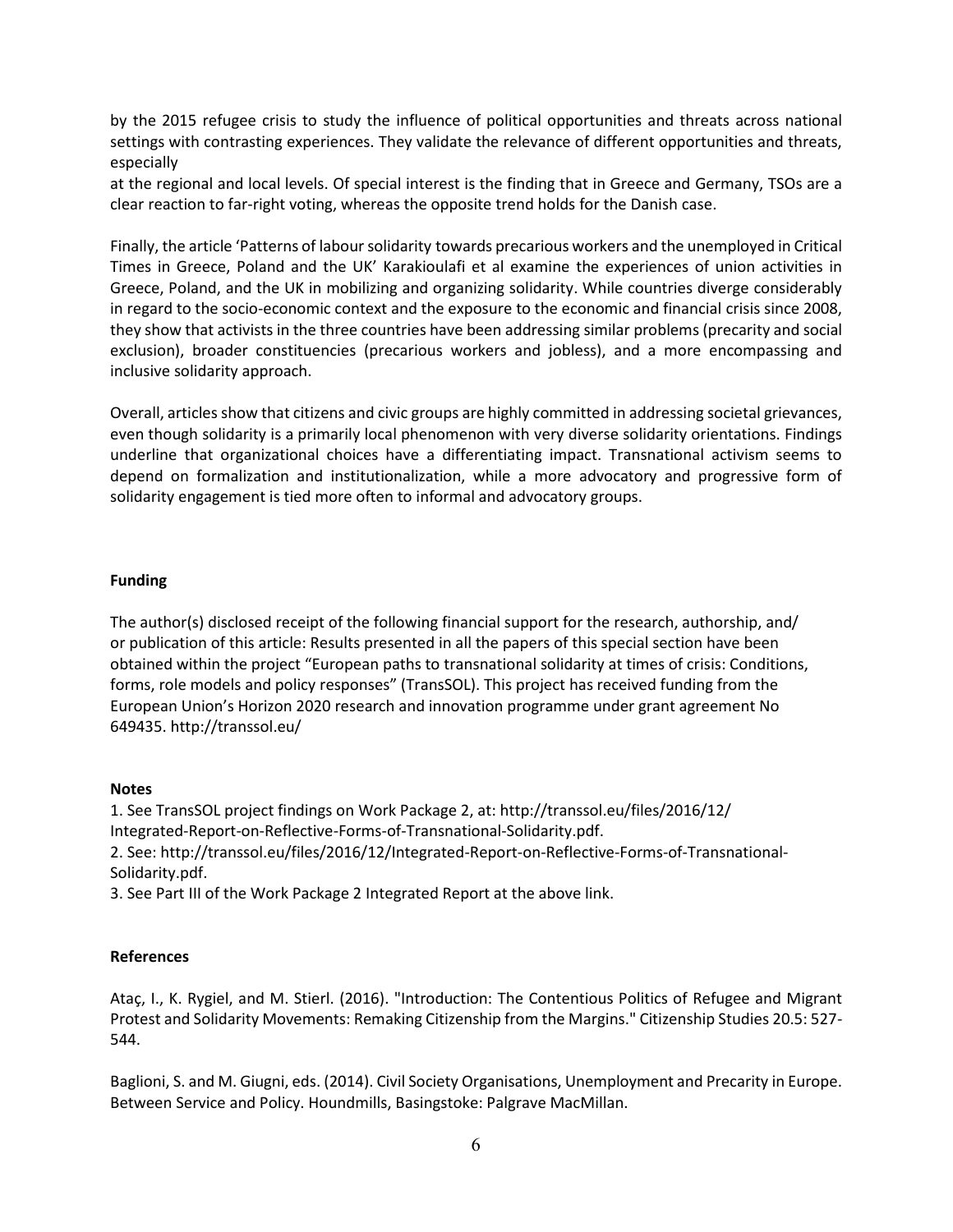Balme, R. and D. Chabanet (2008). European governance and democracy. Power and protest in the EU. Lanham, Md.: Rowman & Littlefield.

Davies, T. R. (2016). "History of Transnational Voluntary Associations: A Critical Multidisciplinary Review" Voluntaristics Review 1.4:1-55.

della Porta, D. and M. Caiani (2009). Social Movements and Europeanization. Oxford: Oxford University Press.

Diani, M. 2003. "Networks and social movements: A research program. In Social Movements and Networks: Relational Approaches to Collective Action, edited by Mario Diani and Doug McAdam, pp. 299- 319. Oxford / New York: Oxford University Press.

Earl, J. and K. Kimport (2013). Digitally Enabled Social Change: Activism in the Internet Age. Cambridge, MA: MIT Press.

Eder K and Kousis M (eds) (2001) Environmental Politics in Southern Europe: Actors, Institutions and Discourses in a Europeanizing Society. Dordrecht: Springer.

Fernández G. G. E., M. Kousis and C. Lahusen (forthcoming) Measuring organisational practices of solidarity across sectors and countries. SAGE Research Methods: Doing Research Online.

Giugni M (ed.) (2010) The Contentious Politics of Unemployment in Europe: Welfare States and Political Opportunities. Basingstoke: Palgrave Macmillan.

Hande MJ and Kelly C (2015) Organizing survival and resistance in austere times: Shifting disability activism and care politics in Ontario, Canada. Disability & Society 30(7): 961–975.

Hutter S (2014) Protest event analysis and its offspring. In: Della Porta D (ed.) Methodological Practices in Social Movement Research. Oxford: Oxford University Press, pp. 335–367.

Imig D and Tarrow S (1999) The Europeanization of movements? A new approach to transnational contention. In: della Porta D, Kriesi H and Rucht D (eds) Social Movements in a Globalizing World. Basingstoke: Palgrave Macmillan, pp. 112–133.

Koopmans R and Statham P (eds) (2010) The Making of a European Public Sphere: Media Discourse and Political Contention. Cambridge: Cambridge University Press.

Kousis M, Giugni M and Lahusen C (2018) Action organization analysis: Extending protest event analysis using hubs-retrieved websites. American Behavioral Scientist 62(6): 739–757.

Lahusen C (2013) "Toward Pan-European Contentions? European Integration and Its Effects on Political Mobilisation." Rethinking the Public Sphere Through Transnationalizing Processes. London, UK: Palgrave Macmillan, pp. 152–167.

Lahusen C (2020). Citizens' Solidarity in Europe. Civic Engagement and Public Discourse in Times of Crises. Cheltenham: Edward Elgar.